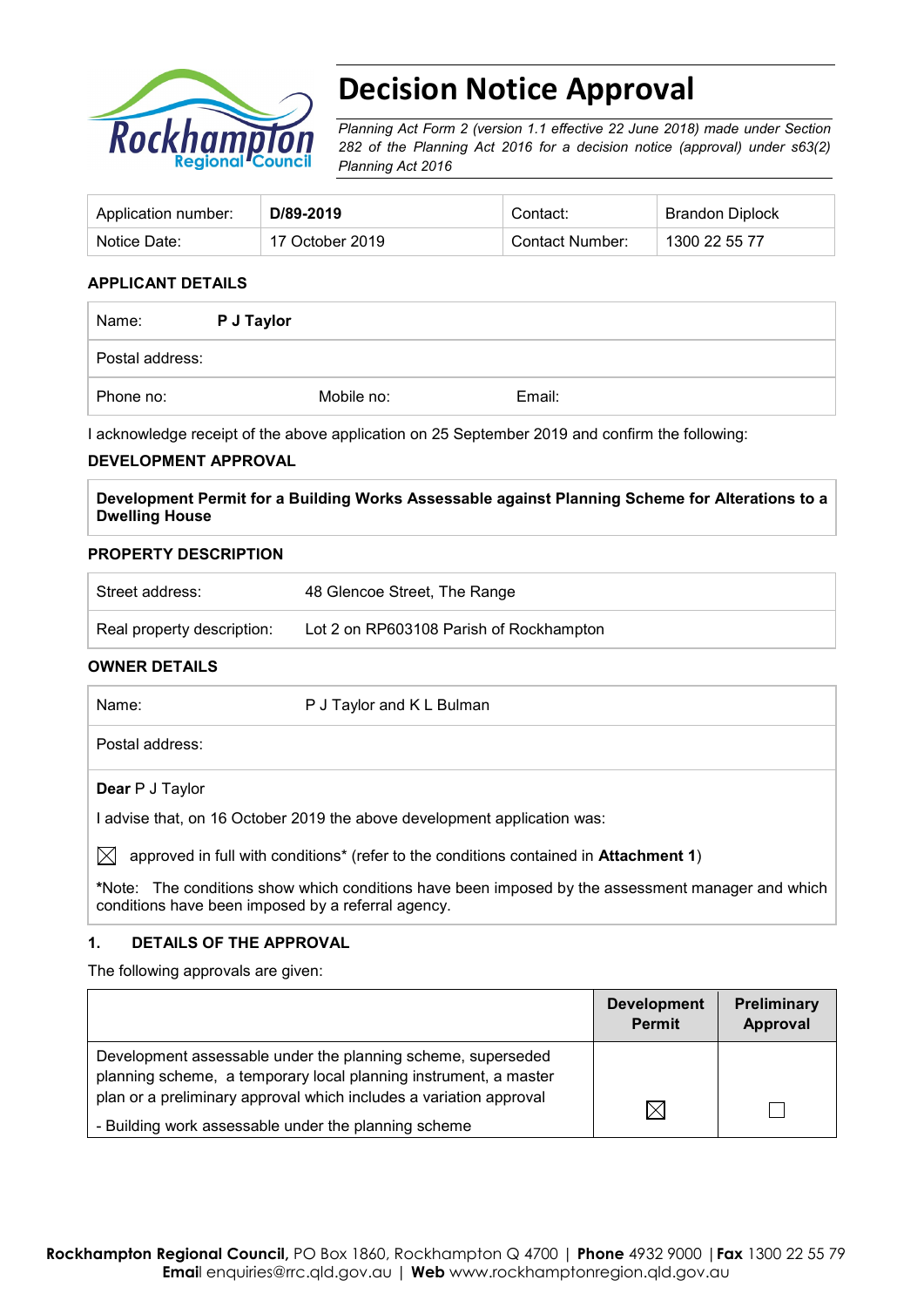#### **2. CONDITIONS**

This approval is subject to the conditions in Attachment 1.

#### **3. FURTHER DEVELOPMENT PERMITS REQUIRED**

Please be advised that the following development permits are required to be obtained before the development can be carried out:

| Type of development permit required | Subject of the required development permit |
|-------------------------------------|--------------------------------------------|
| Building Works                      |                                            |
| <b>Plumbing and Drainage Works</b>  |                                            |

#### **4. REFERRAL AGENCIES Nil**

#### **5. THE APPROVED PLANS**

#### **The approved development must be completed and maintained generally in accordance with the approved drawings and documents:**

| <b>Plan/Document Name</b>         | <b>Plan/Document Reference</b> | Dated           |
|-----------------------------------|--------------------------------|-----------------|
| Site Plan & Details               | A-01, Rev B                    | 5 February 2019 |
| External Works & Landscaping Plan | A-02, Rev B                    | 5 February 2019 |
| Proposed Ground Floor Plan        | A-04, Rev B                    | 5 February 2019 |
| Proposed First Floor Plan         | A-07, Rev A                    | 5 February 2019 |
| Roof Plan                         | A-09, Rev A                    | 5 February 2019 |
| <b>Proposed Elevations 1</b>      | A-11, Rev B                    | 5 February 2019 |
| <b>Proposed Elevations 2</b>      | A-12, Rev B                    | 5 February 2019 |
| <b>Sections</b>                   | A-13, Rev B                    | 5 February 2019 |
| <b>Perspective View</b>           | A-17, Rev A                    | 5 February 2019 |

## **6. CURRENCY PERIOD FOR THE APPROVAL (s.85 of the** *Planning Act***)**

The standard currency periods stated in section 85 of *Planning Act 2016* apply to each aspect of development in this approval, if not stated in the conditions of approval attached.

#### **7. STATEMENT OF REASONS**

| Description of the<br>development | The proposed development is for Building Works Assessable against the<br>Planning Scheme for Alterations to a Dwelling House |                                                                                                                                                                                                                    |
|-----------------------------------|------------------------------------------------------------------------------------------------------------------------------|--------------------------------------------------------------------------------------------------------------------------------------------------------------------------------------------------------------------|
| <b>Reasons for Decision</b>       | a)                                                                                                                           | The traditional character of the existing house has been enhanced<br>through the inclusion of character elements such as verandahs, a gable<br>roof, cladding and fencing;                                         |
|                                   | b)                                                                                                                           | The proposed extension has incorporated features to ensure it does not<br>dominate the appearance of the existing house and is sympathetic to the<br>established character of the area;                            |
|                                   | C)                                                                                                                           | The proposed use does not compromise the strategic framework in the<br>Rockhampton Region Planning Scheme 2015;                                                                                                    |
|                                   | d)                                                                                                                           | Assessment of the development against the relevant zone purpose,<br>planning scheme codes and planning scheme policies demonstrates that<br>the proposed development will not cause significant adverse impacts on |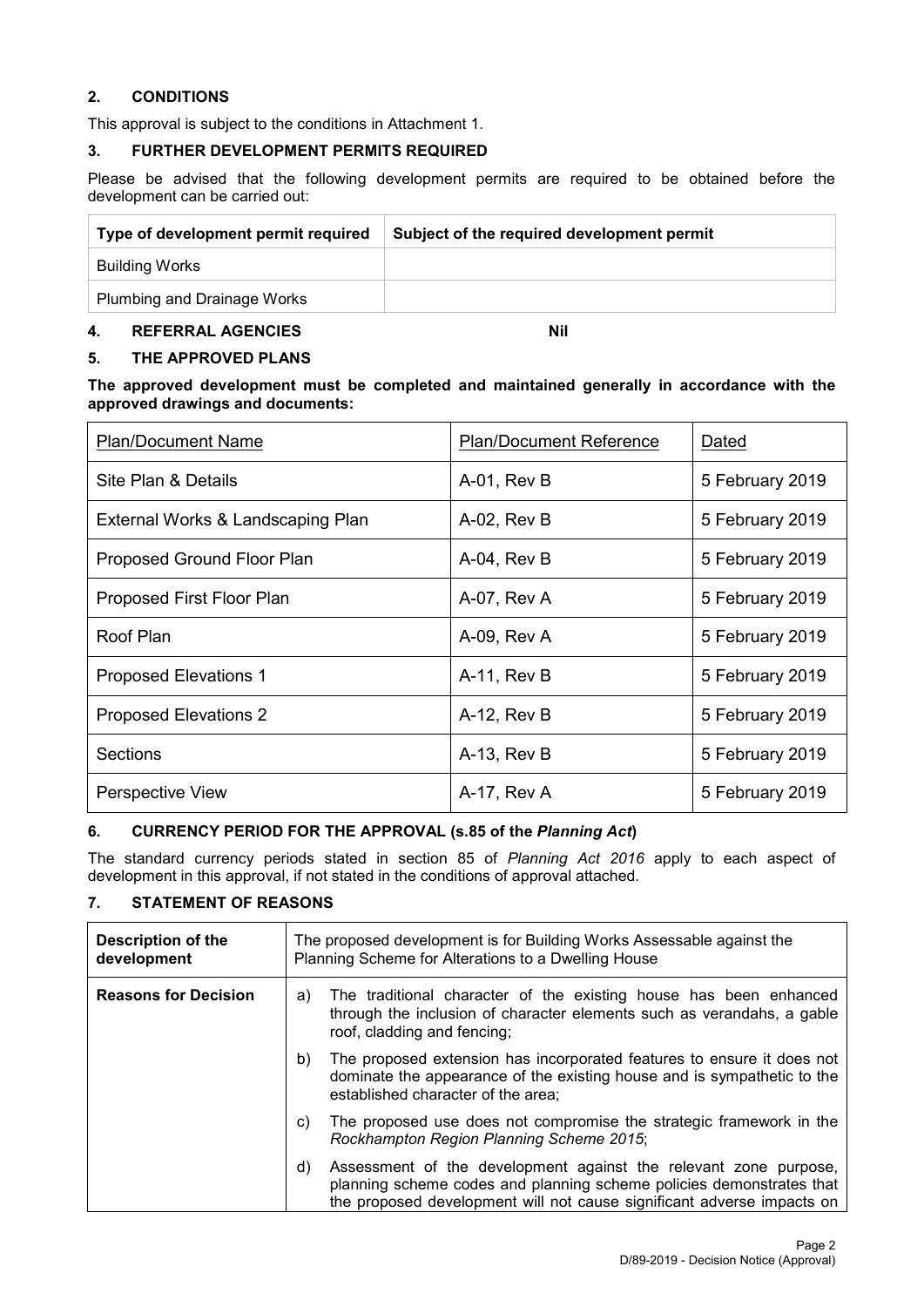|                                                    | the surrounding natural environment, built environment and infrastructure,<br>community facilities, or local character and amenity;                   |                                                                                                                                                                                                                                                                                                                                                                                                                                                                                                                                                                                                              |  |  |
|----------------------------------------------------|-------------------------------------------------------------------------------------------------------------------------------------------------------|--------------------------------------------------------------------------------------------------------------------------------------------------------------------------------------------------------------------------------------------------------------------------------------------------------------------------------------------------------------------------------------------------------------------------------------------------------------------------------------------------------------------------------------------------------------------------------------------------------------|--|--|
|                                                    | The proposed development does not compromise the relevant State<br>e)<br>Planning Policy; and                                                         |                                                                                                                                                                                                                                                                                                                                                                                                                                                                                                                                                                                                              |  |  |
|                                                    | f)                                                                                                                                                    | On balance, the application should be approved because the<br>circumstances favour Council exercising its discretion to approve the<br>application even though the development does not comply with an aspect<br>of the assessment benchmarks.                                                                                                                                                                                                                                                                                                                                                               |  |  |
| Assessment<br><b>Benchmarks</b>                    | benchmarks:                                                                                                                                           | The proposed development was assessed against the following assessment                                                                                                                                                                                                                                                                                                                                                                                                                                                                                                                                       |  |  |
|                                                    | $\bullet$                                                                                                                                             | Low Density Residential Zone Code; and                                                                                                                                                                                                                                                                                                                                                                                                                                                                                                                                                                       |  |  |
|                                                    | $\bullet$                                                                                                                                             | Neighbourhood Character Overlay Code.                                                                                                                                                                                                                                                                                                                                                                                                                                                                                                                                                                        |  |  |
| <b>Compliance with</b><br>assessment<br>benchmarks | The development was assessed against all of the assessment benchmarks<br>listed above and complies with all of these with the exception listed below. |                                                                                                                                                                                                                                                                                                                                                                                                                                                                                                                                                                                                              |  |  |
|                                                    | <b>Assessment</b><br><b>Benchmark</b>                                                                                                                 | Reasons for the approval despite non-<br>compliance with benchmark                                                                                                                                                                                                                                                                                                                                                                                                                                                                                                                                           |  |  |
|                                                    | Neighbourhood<br><b>Character Overlay Code</b>                                                                                                        | The existing dwelling house previously had minimal<br>features that represented a pre-1946 dwelling<br>house. Since then, the owner has included a<br>number of traditional elements such as a verandah<br>with a gable roof, hand rails and cladding as well as<br>a traditional white timber picket fence. The building<br>materials used for the proposed extension are not<br>entirely reflective of traditional character elements,<br>however, they have ensured that they are<br>sympathetic to the established character of the<br>existing dwelling house and other dwellings within<br>the street. |  |  |
| <b>Matters prescribed by</b>                       | The State Planning Policy - Part E;<br>$\bullet$                                                                                                      |                                                                                                                                                                                                                                                                                                                                                                                                                                                                                                                                                                                                              |  |  |
|                                                    | regulation<br>The Central Queensland Regional Plan;<br>$\bullet$                                                                                      |                                                                                                                                                                                                                                                                                                                                                                                                                                                                                                                                                                                                              |  |  |
|                                                    | $\bullet$                                                                                                                                             | The Rockhampton Region Planning Scheme 2015;                                                                                                                                                                                                                                                                                                                                                                                                                                                                                                                                                                 |  |  |
|                                                    | $\bullet$<br>consistent development form; and                                                                                                         | Surrounding use of adjacent premises in terms of commensurate and                                                                                                                                                                                                                                                                                                                                                                                                                                                                                                                                            |  |  |
|                                                    | The common material, being the material submitted with the application.<br>$\bullet$                                                                  |                                                                                                                                                                                                                                                                                                                                                                                                                                                                                                                                                                                                              |  |  |

## **8. APPEAL RIGHTS**

The rights of an applicant to appeal to a tribunal or the Planning and Environment Court against a decision about a development application are set out in chapter 6, part 1 of the *Planning Act 2016*. There may also be a right to make an application for a declaration by a tribunal (see chapter 6, part 2 of the *Planning Act 2016).*

#### *Appeal by an applicant*

An applicant for a development application may appeal to the Planning and Environment Court against the following:

- the refusal of all or part of the development application
- a provision of the development approval
- the decision to give a preliminary approval when a development permit was applied for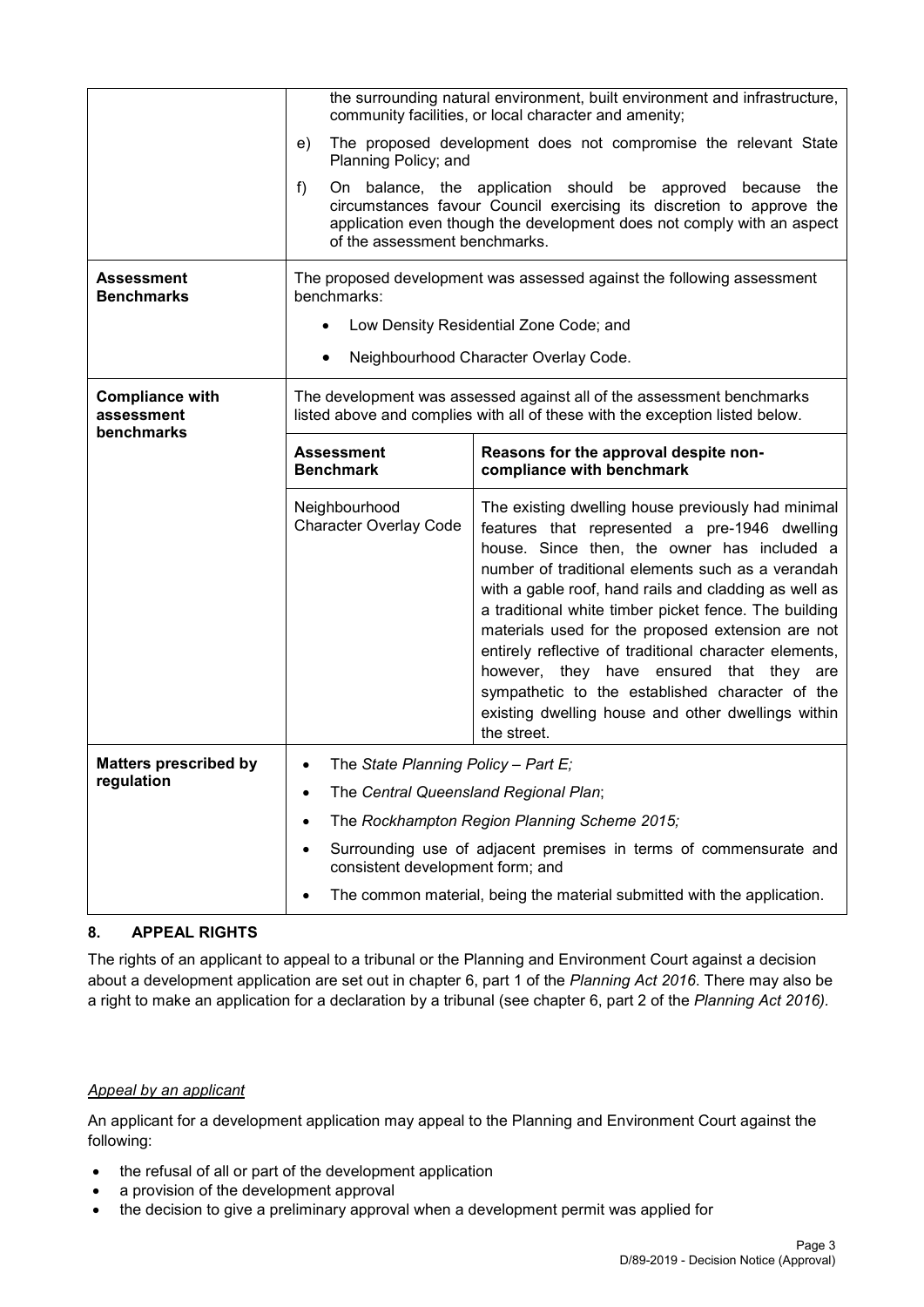• a deemed refusal of the development application.

An applicant may also have a right to appeal to the Development tribunal. For more information, see schedule 1 of the *Planning Act 2016*.

The timeframes for starting an appeal in the Planning and Environment Court are set out in section 229 of the *Planning Act 2016*.

**Attachment 2** is an extract from the *Planning Act 2016* that sets out the applicant's appeal rights and the appeal rights of a submitter.

#### **9. WHEN THE DEVELOPMENT APPROVAL TAKES EFFECT**

This development approval takes effect:

From the time the decision notice is given – if there is no submitter and the applicant does not appeal the decision to the court.

Or

- When the submitter's appeal period ends – if there is a submitter and the applicant does not appeal the decision to the court.

Or

Subject to the decision of the court, when the appeal is finally decided  $-$  if an appeal is made to the court.

#### **10. ASSESSMENT MANAGER**

| Tarnya Fitzgibbon<br>Name:<br>Date: 17 October 2019<br>Siɑnature:<br><b>COORDINATOR</b><br>DEVELOPMENT ASSESSMENT |  |
|-------------------------------------------------------------------------------------------------------------------|--|
|-------------------------------------------------------------------------------------------------------------------|--|

#### **Attachment 1 – Conditions of the approval**

*Part 1* **–** *Conditions imposed by the assessment manager [Note: where a condition is imposed about infrastructure under Chapter 4 of the Planning Act 2016, the relevant provision of the Act under which this condition was imposed must be specified.]*

#### **Attachment 2—Extract on appeal rights**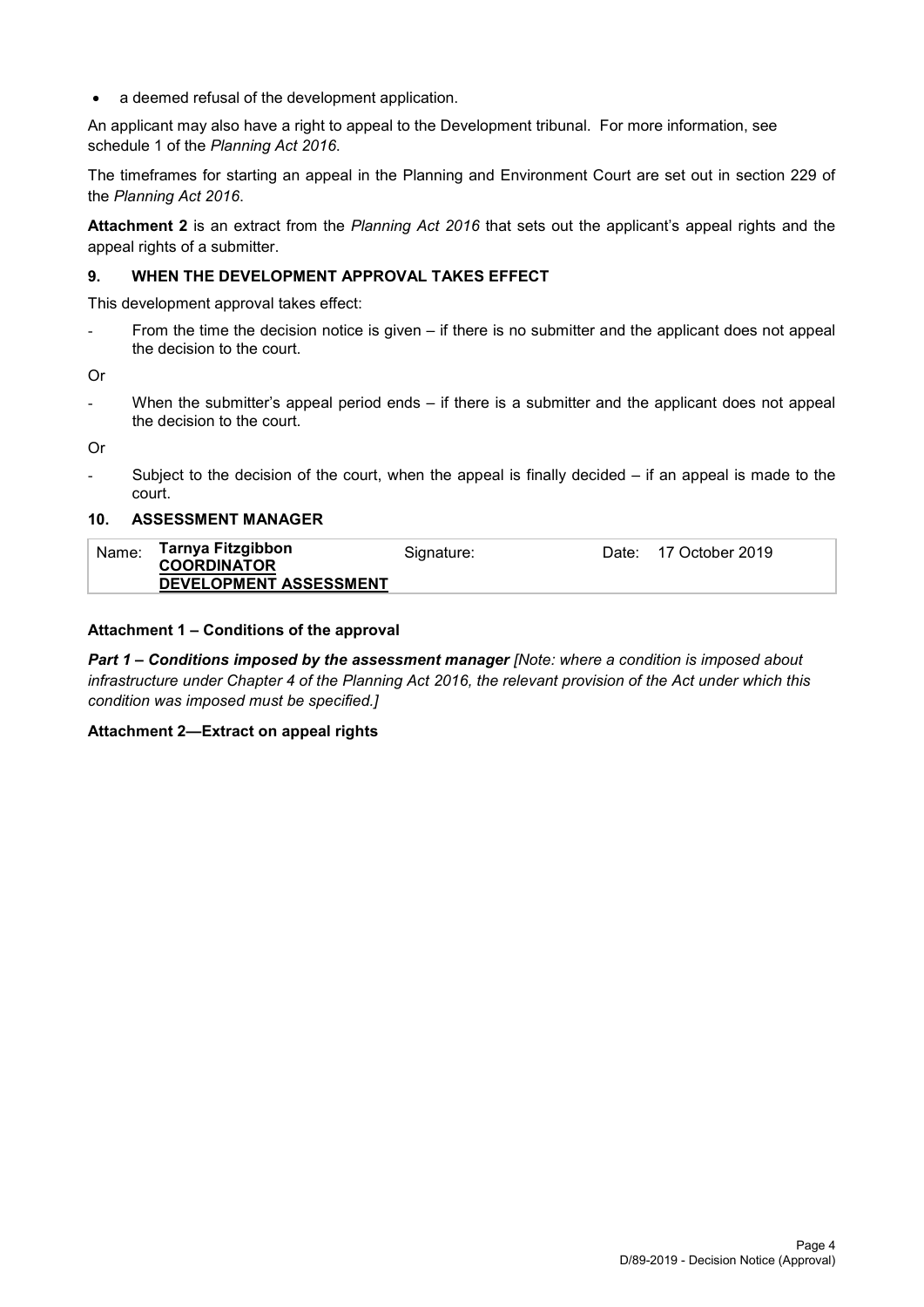

## **Attachment 1 – Part 1 Rockhampton Regional Council Conditions**

*Planning Act 2016*

- 1.0 ADMINISTRATION
- 1.1 The Developer and his employee, agent, contractor or invitee is responsible for ensuring compliance with the conditions of this development approval.
- 1.2 Where these Conditions refer to "Council" in relation to requiring Council to approve or to be satisfied as to any matter, or conferring on the Council a function, power or discretion, that role may be fulfilled in whole or in part by a delegate appointed for that purpose by the Council.
- 1.3 All conditions, works, or requirements of this development approval must be undertaken and completed:
	- 1.3.1 to Council's satisfaction;
	- 1.3.2 at no cost to Council; and
	- 1.3.3 prior to the issue of the Certificate of Classification for the Building Works,

unless otherwise stated.

- 1.4 The following further Development Permits must be obtained prior to the commencement of any works associated with their purposes:
	- 1.4.1 Plumbing and Drainage Works; and
	- 1.4.2 Building Works.
- 1.5 The Development Permit for Plumbing and Drainage Works must be obtained prior to the issue of a Development Permit for Building Works.
- 1.6 All works must be designed, constructed and maintained in accordance with the relevant Council policies, guidelines and standards, unless otherwise stated.
- 1.7 All engineering drawings/specifications, design and construction works must be in accordance with the requirements of the relevant *Australian Standards* and must be approved, supervised and certified by a Registered Professional Engineer of Queensland.

#### 2.0 APPROVED PLANS AND DOCUMENTS

2.1 The approved development must be completed and maintained generally in accordance with the approved plans and documents, except where amended by any condition of this development approval:

| <b>Plan/Document Name</b>         | <b>Plan/Document Reference</b> | Dated           |
|-----------------------------------|--------------------------------|-----------------|
| Site Plan & Details               | A-01, Rev B                    | 5 February 2019 |
| External Works & Landscaping Plan | A-02, Rev B                    | 5 February 2019 |
| Proposed Ground Floor Plan        | A-04, Rev B                    | 5 February 2019 |
| Proposed First Floor Plan         | A-07, Rev B                    | 5 February 2019 |
| Roof Plan                         | A-09, Rev A                    | 5 February 2019 |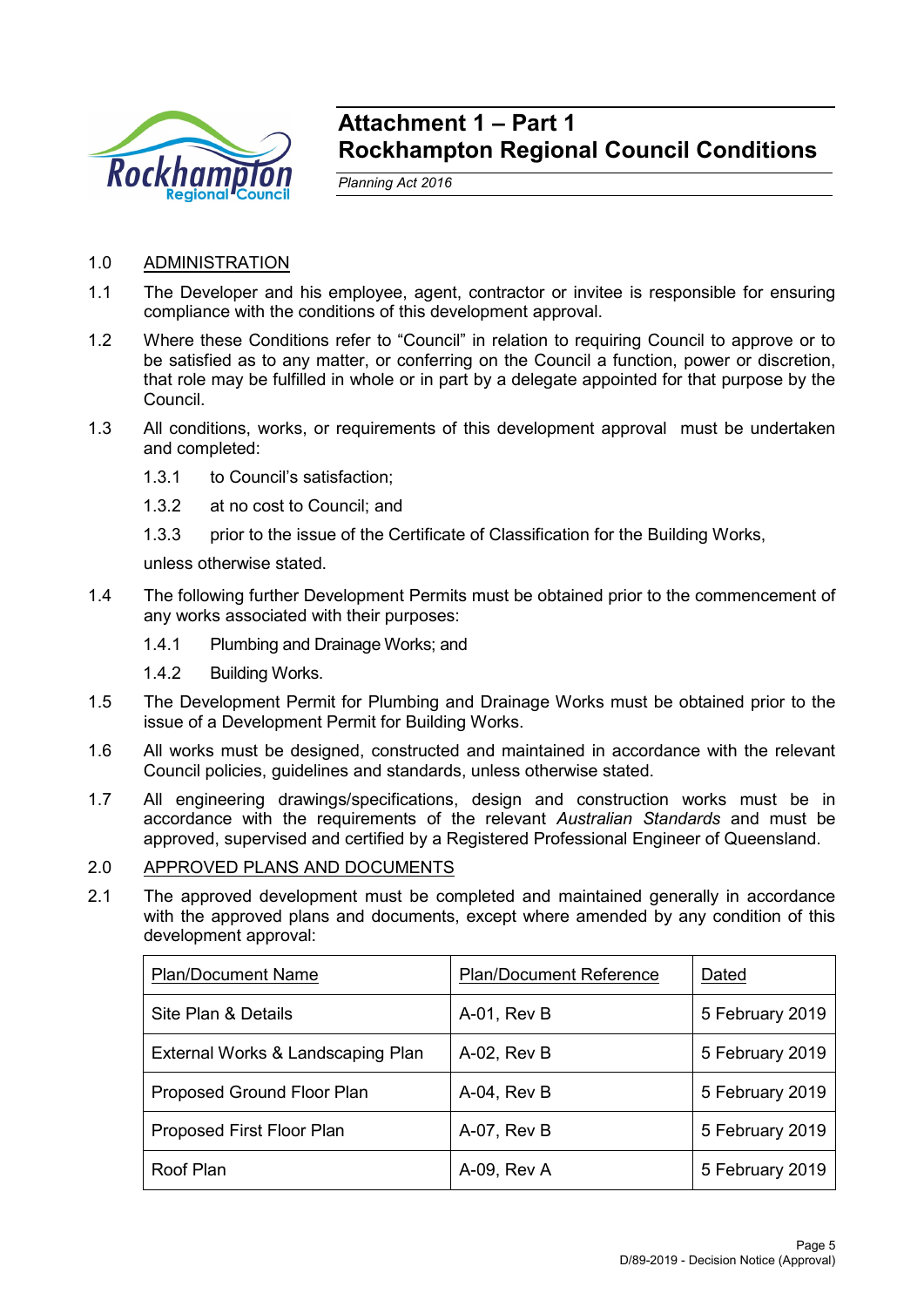| <b>Proposed Elevations 1</b> | A-11, Rev B | 5 February 2019 |
|------------------------------|-------------|-----------------|
| <b>Proposed Elevations 2</b> | A-12, Rev B | 5 February 2019 |
| Sections                     | A-13, Rev B | 5 February 2019 |
| <b>Perspective View</b>      | A-17, Rev A | 5 February 2019 |

2.2 Where there is any conflict between the conditions of this development approval and the details shown on the approved plans and documents, the conditions of this development approval must prevail.

## 3.0 ACCESS WORKS

3.1 All access works must be designed and constructed in accordance with the approved plans (refer to condition 2.1), *Capricorn Municipal Development Guidelines* and *Australian Standard AS2890 "Parking facilities".*

## 4.0 PLUMBING AND DRAINAGE WORKS

- 4.1 All internal plumbing and drainage works must be designed and constructed in accordance with the *Capricorn Municipal Development Guidelines*, *Water Supply (Safety and Reliability) Act 2008, Plumbing and Drainage Act 2002*, Council's Plumbing and Drainage Policies and the provisions of a Development Permit for Plumbing and Drainage Works.
- 4.2 The development must be connected to Council's reticulated sewerage and water networks.

## 5.0 ROOF AND ALLOTMENT DRAINAGE WORKS

5.1 All roof and allotment runoff from the development must be directed to a lawful point of discharge and must not restrict, impair or change the natural flow of runoff water or cause a nuisance to surrounding land or infrastructure.

## 6.0 SITE WORKS

6.1 Site works must be constructed such that they do not, at any time, in any way restrict, impair or change the natural flow of runoff water, or cause a nuisance or worsening to surrounding land or infrastructure.

## 7.0 ASSET MANAGEMENT

- 7.1 Any alteration necessary to electricity, telephone, water mains, sewerage mains, and/or public utility installations resulting from the development or in connection with the development, must be undertaken and completed at no cost to Council.
- 7.2 Any damage to existing stormwater, water supply and sewerage infrastructure, kerb and channel, pathway or roadway (including removal of concrete slurry from public land and Council infrastructure), that occurs while any works are being carried out in association with this development approval must be repaired at full cost to the developer. This includes the reinstatement of any existing traffic signs or pavement markings that may have been removed or damaged.

## 8.0 OPERATING PROCEDURES

8.1 All construction materials, waste, waste skips, machinery and contractors' vehicles must be located and stored or parked within the development site. Storage of materials or parking of construction machinery or contractors' vehicles must not occur within Glencoe Street.

## ADVISORY NOTES

## NOTE 1. Aboriginal Cultural Heritage

It is advised that under section 23 of the *Aboriginal Cultural Heritage Act 2003*, a person who carries out an activity must take all reasonable and practicable measures to ensure the activity does not harm Aboriginal cultural heritage (the "cultural heritage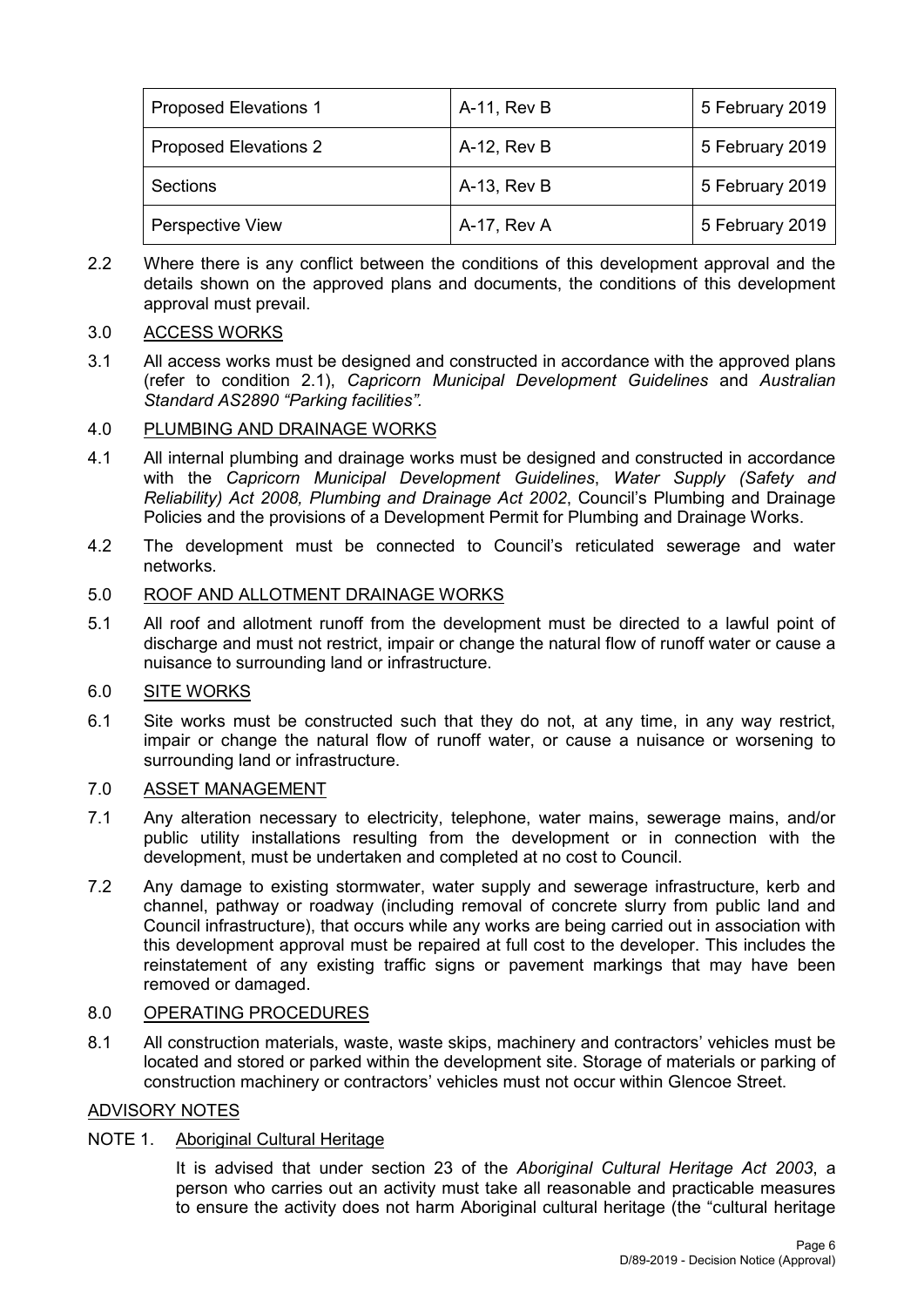duty of care"). Maximum penalties for breaching the duty of care are listed in the Aboriginal cultural heritage legislation. The information on Aboriginal cultural heritage is available on the Department of Aboriginal and Torres Strait Islander Partnerships website [www.datsip.qld.gov.au.](http://www.datsip.qld.gov.au/)

## NOTE 2. General Environmental Duty

General environmental duty under the *Environmental Protection Act 1994* prohibits unlawful environmental nuisance caused by noise, aerosols, particles, dust, ash, fumes, light, odour or smoke beyond the boundaries of the development site during all stages of the development including earthworks, construction and operation.

## NOTE 3. General Safety Of Public During Construction

The *Work Health and Safety Act 2011* and *Manual of Uniform Traffic Control Devices* must be complied with in carrying out any construction works, and to ensure safe traffic control and safe public access in respect of works being constructed on a road.

## NOTE 4. Works in Road Reserve Permit

It is advised that a Works in Road Reserve Permit (including a fee for the vehicle crossover and compliant with Standard *Capricorn Municipal Development Guidelines, Standard* Drawings) may be required for any works associated with the existing vehicle crossover.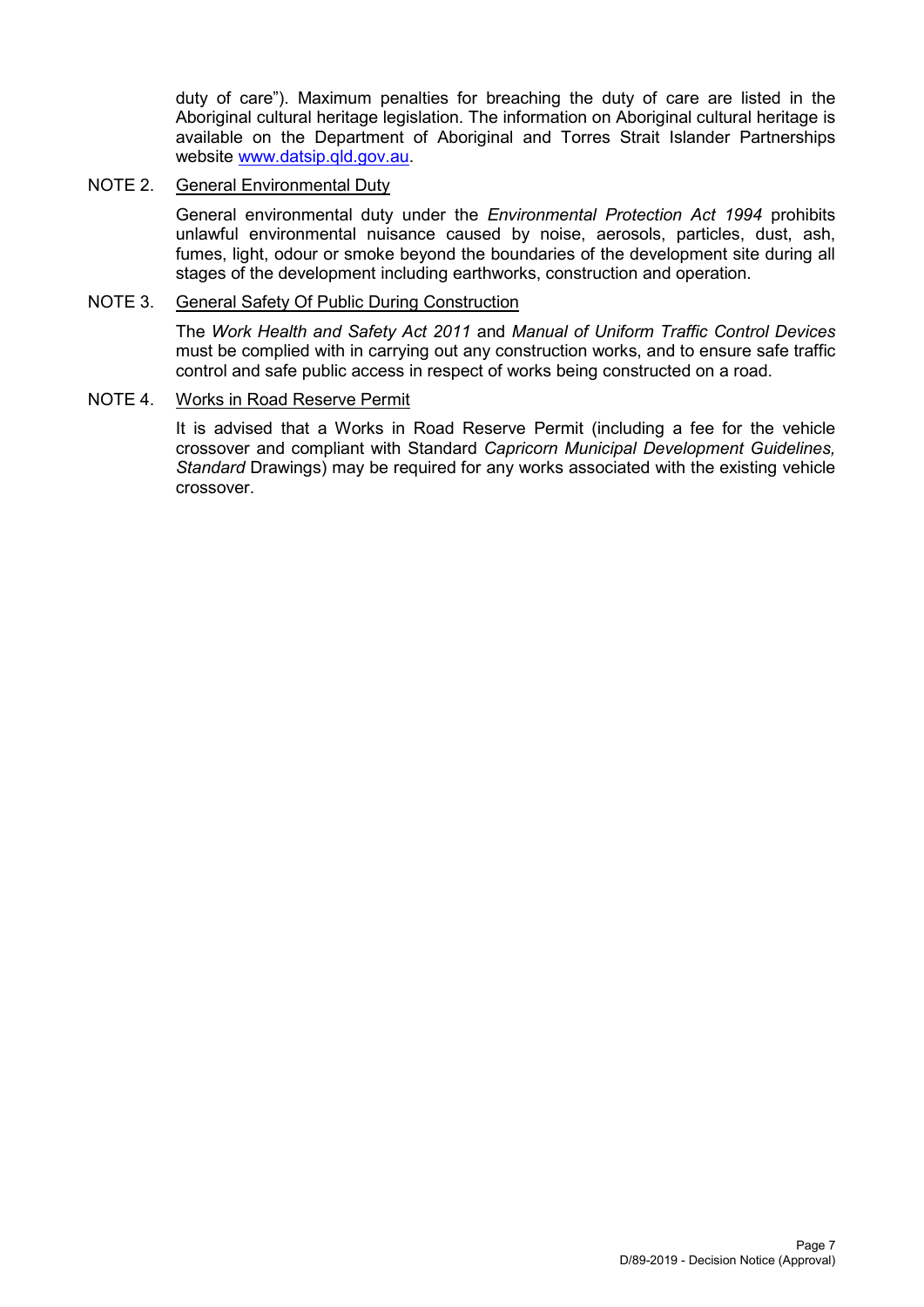

# **Attachment 2 - Appeal Rights**

*PLANNING ACT 2016*

The following is an extract from the *Planning Act 2016 (Chapter 6)*

#### *Appeal rights*

#### *229 Appeals to tribunal or P&E Court*

- (1) Schedule 1 states—
	- (a) matters that may be appealed to— (i)either a tribunal or the P&E Court; or (ii)only a tribunal; or (iii)only the P&E Court; and
	- (b) the person—

(i)who may appeal a matter (the **appellant**); and (ii)who is a respondent in an appeal of the matter; and (iii)who is a co-respondent in an appeal of the matter; and

- (iv)who may elect to be a co-respondent in an appeal of the matter.
- (2) An appellant may start an appeal within the appeal period.
- (3) The **appeal period** is—
	- (a) for an appeal by a building advisory agency—10 business days after a decision notice for the decision is given to the agency or
	- (b) for an appeal against a deemed refusal—at any time after the deemed refusal happens; or
	- (c) for an appeal against a decision of the Minister, under chapter 7, part 4, to register premises or to renew the registration of premises—20 business days after a notice is published under section 269(3)(a) or (4); or
	- (d) for an appeal against an infrastructure charges notice— 20 business days after the infrastructure charges notice is given to the person; or
	- (e) for an appeal about a deemed approval of a development application for which a decision notice has not been given—30 business days after the applicant gives the deemed approval notice to the assessment manager; or
	- (f) for any other appeal—20 business days after a notice of the decision for the matter, including an enforcement notice, is given to the person.

#### Note—

See the P&E Court Act for the court's power to extend the appeal period.

- (4) Each respondent and co-respondent for an appeal may be heard in the appeal.
- (5) If an appeal is only about a referral agency's response, the assessment manager may apply to the tribunal or P&E Court to withdraw from the appeal.
- (6) To remove any doubt, it is declared that an appeal against an infrastructure charges notice must not be about—
	- (a) the adopted charge itself; or
	- (b) for a decision about an offset or refund—
		- (i) the establishment cost of trunk infrastructure identified in a LGIP; or

(ii) the cost of infrastructure decided using the method

included in the local government's charges resolution.

#### **230 Notice of appeal**

- (1) An appellant starts an appeal by lodging, with the registrar of the tribunal or P&E Court, a notice of appeal that—
	- (a) is in the approved form; and
	- (b) succinctly states the grounds of the appeal.
- (2) The notice of appeal must be accompanied by the required fee.
- (3) The appellant or, for an appeal to a tribunal, the registrar must, within the service period, give a copy of the notice of appeal to—
- (a) the respondent for the appeal; and
- (b) each co-respondent for the appeal; and
- (c) for an appeal about a development application under schedule 1, table 1, item 1—each principal submitter for the development application; and
- (d) for an appeal about a change application under schedule 1, table 1, item 2—each principal submitter for the change application; and
- (e) each person who may elect to become a co-respondent for the appeal, other than an eligible submitter who is not a principal submitter in an appeal under paragraph (c) or (d); and
- (f) for an appeal to the P&E Court—the chief executive; and
- (g) for an appeal to a tribunal under another Act—any other person who the registrar considers appropriate.
- (4) The **service period** is—
	- (a) if a submitter or advice agency started the appeal in the P&E Court—2 business days after the appeal is started; or
	- (b) otherwise—10 business days after the appeal is started.
- (5) A notice of appeal given to a person who may elect to be a co-respondent must state the effect of subsection
- (6) A person elects to be a co-respondent by filing a notice of election, in the approved form, within 10 business days after the notice of appeal is given to the person*.*
- **231 Other appeals**
- (1) Subject to this chapter, schedule 1 and the P&E Court Act, unless the Supreme Court decides a decision or other matter under this Act is affected by jurisdictional error, the decision or matter is non-appealable.
- (2) The Judicial Review Act 1991, part 5 applies to the decision or matter to the extent it is affected by jurisdictional error.
- (3) A person who, but for subsection (1) could have made an application under the Judicial Review Act 1991 in relation to the decision or matter, may apply under part 4 of that Act for a statement of reasons in relation to the decision or matter.
- (4) In this section— **decision** includes—
	- (a) conduct engaged in for the purpose of making a decision; and
	- (b) other conduct that relates to the making of a decision; and
	- (c) the making of a decision or the failure to make a decision; and
	- (d) a purported decision; and
	- (e) a deemed refusal.

**non-appealable**, for a decision or matter, means the decision or matter—

- (a) is final and conclusive; and
- (b) may not be challenged, appealed against, reviewed, quashed, set aside or called into question in any other way under the Judicial Review Act 1991 or otherwise, whether by the Supreme Court, another court, a tribunal or another entity; and
- (c) is not subject to any declaratory, injunctive or other order of the Supreme Court, another court, a tribunal or another entity on any ground.

#### **232 Rules of the P&E Court**

- (1) A person who is appealing to the P&E Court must comply with the rules of the court that apply to the appeal.
- (2) However, the P&E Court may hear and decide an appeal even if the person has not complied with rules of the P&E Court.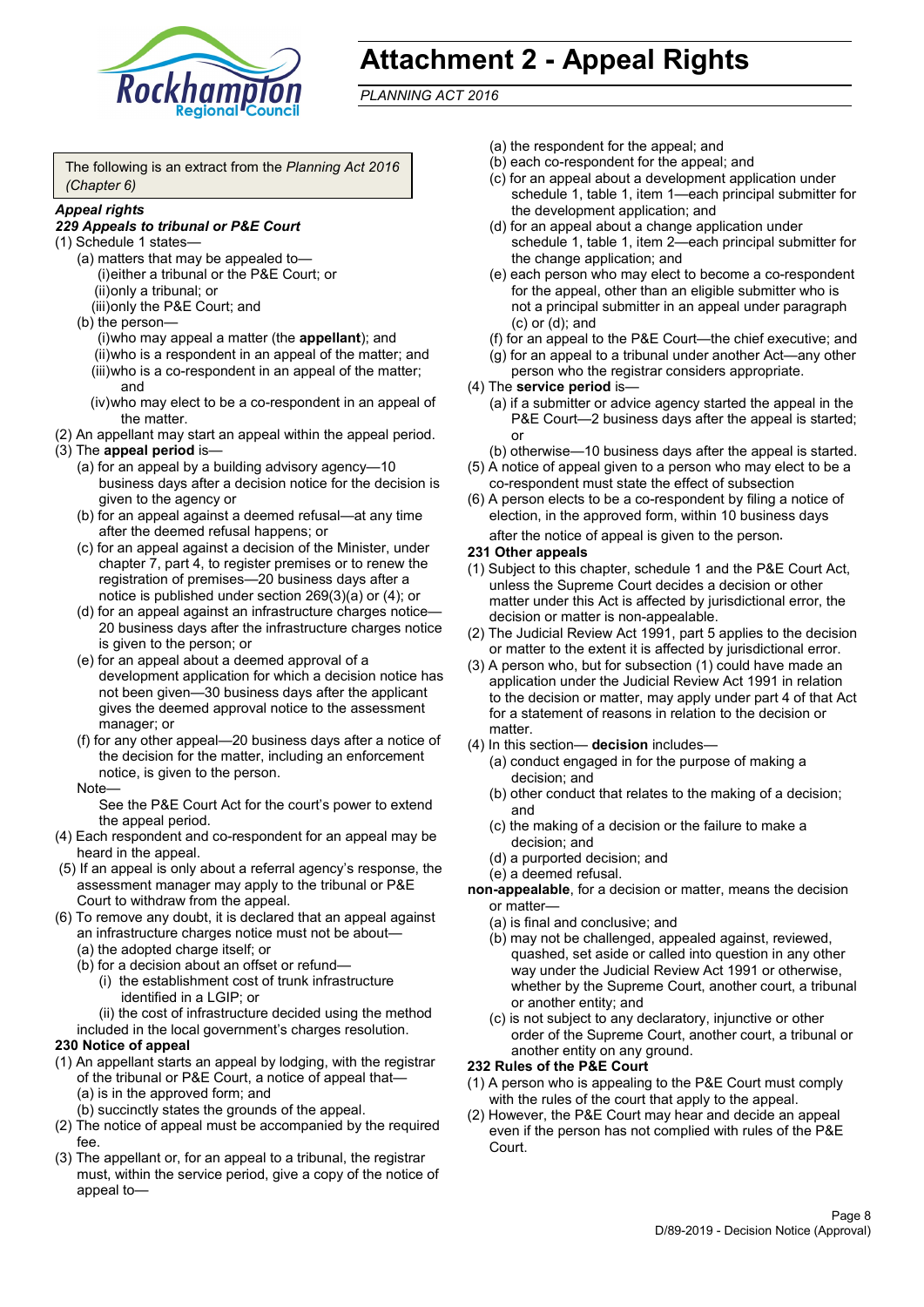

## **Appeal Rights**

*PLANNING ACT 2016*

## **Schedule 1**

#### **Appeals section 229 1 Appeal rights and parties to appeals**

- (1) Table 1 states the matters that may be appealed to—(a) the P&E court; or (b) a tribunal.
- (2) However, table 1 applies to a tribunal only if the matter involves—
	- (a) the refusal, or deemed refusal of a development application, for—
	- (i) a material change of use for a classified building; or
	- (ii) operational work associated with building work, a retaining wall, or a tennis court; or
	- (b) a provision of a development approval for—
	- (i) a material change of use for a classified building; or
- (ii) operational work associated with building work, a retaining wall, or a tennis court; or
	- (c) if a development permit was applied for—the decision to give a preliminary approval for—
		- (i) a material change of use for a classified building; or
		- (ii) operational work associated with building work, a retaining wall, or a tennis court; or
	- (d) a development condition if—
		- (i) the development approval is only for a material change of use that involves the use of a building classified under the Building Code as a class 2 building; and
		- (ii) the building is, or is proposed to be, not more than 3 storeys; and
		- (iii) the proposed development is for not more than 60 sole-occupancy units; or
	- (e) a decision for, or a deemed refusal of, an extension application for a development approval that is only for a material change of use of a classified building; or
	- (f) a decision for, or a deemed refusal of, a change application for a development approval that is only for a material change of use of a classified building; or
	- (g) a matter under this Act, to the extent the matter relates to—
		- (i) the Building Act, other than a matter under that Act that may or must be decided by the Queensland Building and Construction Commission; or
		- (ii) the Plumbing and Drainage Act, part 4 or 5; or
	- (h) a decision to give an enforcement notice in relation to a matter under paragraphs (a) to (g); or
	- (i) a decision to give an infrastructure charges notice; or
	- (j) the refusal, or deemed refusal, of a conversion application; or
	- (k) a matter that, under another Act, may be appealed to the tribunal; or
	- (l) a matter prescribed by regulation.
- (3) Also, table 1 does not apply to a tribunal if the matter

involves—

- (a) for a matter in subsection  $(2)(a)$  to  $(d)$ 
	- (i) a development approval for which the development application required impact assessment; and
	- (ii) a development approval in relation to which the assessment manager received a properly made submission for the development application; or
- (b) a provision of a development approval about the identification or inclusion, under a variation approval, of a matter for the development.
- (4) Table 2 states the matters that may be appealed only to the P&E Court.
- (5) Table 3 states the matters that may be appealed only to the tribunal.
- (6) In each table—
	- (a) column 1 states the appellant in the appeal; and
	- (b) column 2 states the respondent in the appeal; and
	- (c) column 3 states the co-respondent (if any) in the appeal; and
	- (d) column 4 states the co-respondents by election (if any) in the appeal.
- (7) If the chief executive receives a notice of appeal under section 230(3)(f), the chief executive may elect to be a corespondent in the appeal.

| Table 1<br>Appeals to the P&E Court and, for certain matters, to a tribunal                                                                                                                                                                                                                                                                    |                           |                                         |                                                       |  |
|------------------------------------------------------------------------------------------------------------------------------------------------------------------------------------------------------------------------------------------------------------------------------------------------------------------------------------------------|---------------------------|-----------------------------------------|-------------------------------------------------------|--|
| 1. Development applications<br>An appeal may be made against-<br>(a) the refusal of all or part of the development application; or<br>(b) the deemed refusal of the development application; or<br>(c) a provision of the development approval; or<br>(d) if a development permit was applied for—the decision to give a preliminary approval. |                           |                                         |                                                       |  |
| Column 1<br>Column 2<br>Column 3<br>Column 4<br>Co-respondent by election<br>Respondent<br>Co-respondent<br>Appellant<br>$($ if any $)$<br>$(i$ f anv $)$                                                                                                                                                                                      |                           |                                         |                                                       |  |
| The applicant                                                                                                                                                                                                                                                                                                                                  | The assessment<br>manager | If the appeal is about<br>a concurrence | 1 A concurrence agency that is<br>not a co-respondent |  |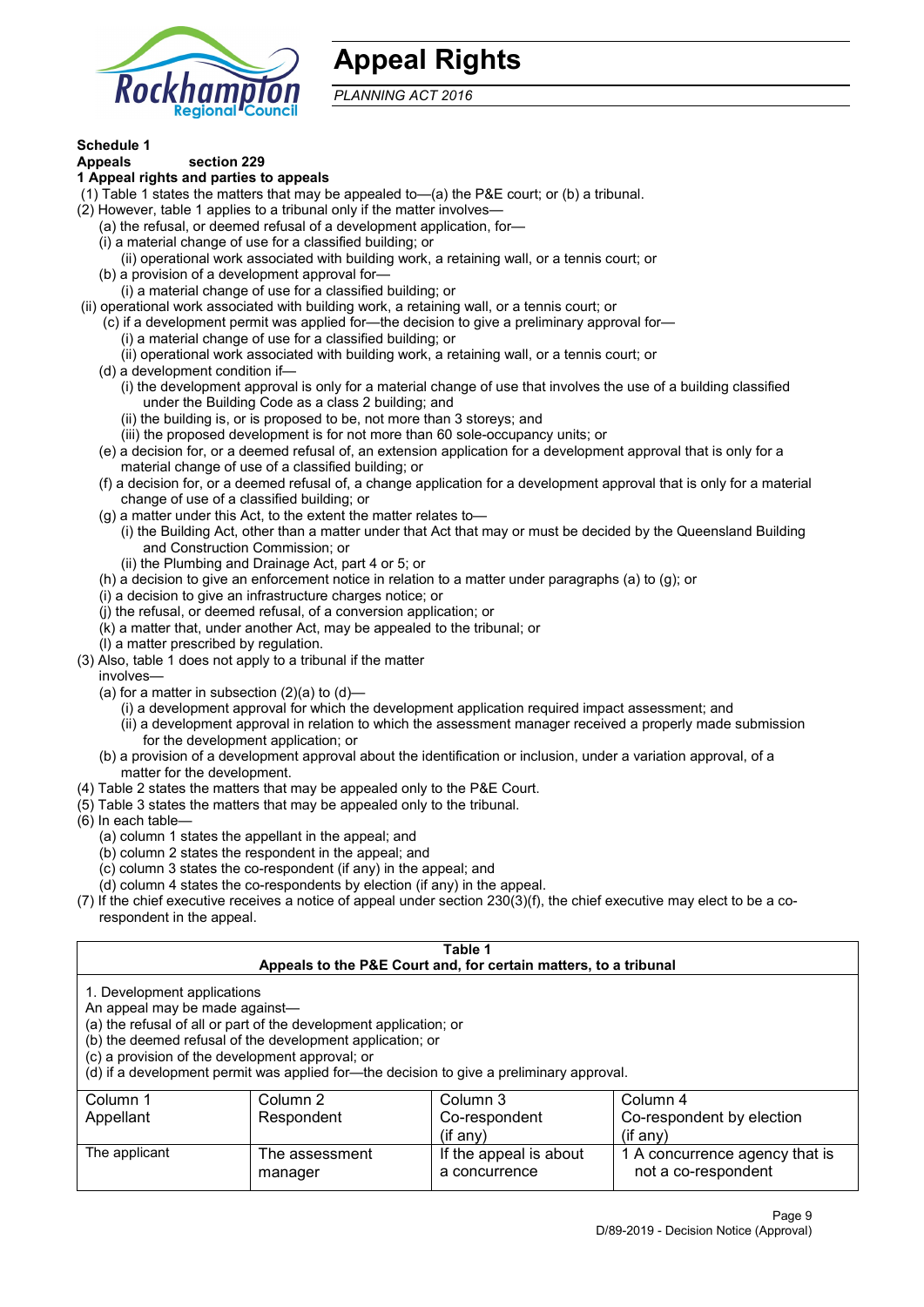| Table 1<br>Appeals to the P&E Court and, for certain matters, to a tribunal                                                                                                                           |                                   |                                                                 |                                                                                                                                                                                                                                                                                                                                                 |  |
|-------------------------------------------------------------------------------------------------------------------------------------------------------------------------------------------------------|-----------------------------------|-----------------------------------------------------------------|-------------------------------------------------------------------------------------------------------------------------------------------------------------------------------------------------------------------------------------------------------------------------------------------------------------------------------------------------|--|
|                                                                                                                                                                                                       |                                   | agency's referral<br>response-the<br>concurrence agency         | 2 If a chosen Assessment<br>manager is the respondent-<br>the prescribed assessment<br>manager<br>3 Any eligible advice agency for<br>the application<br>4 Any eligible submitter for the<br>application                                                                                                                                        |  |
| 2. Change applications<br>An appeal may be made against-<br>(b) a deemed refusal of a change application.                                                                                             |                                   |                                                                 | (a) a responsible entity's decision for a change application, other than a decision made by the P&E court; or                                                                                                                                                                                                                                   |  |
| Column 1<br>Appellant                                                                                                                                                                                 | Column <sub>2</sub><br>Respondent | Column 3<br>Co-respondent<br>(if any)                           | Column 4<br>Co-respondent by election<br>(if any)                                                                                                                                                                                                                                                                                               |  |
| 1 The applicant<br>2 If the responsible<br>entity is the<br>assessment<br>manager-an<br>affected entity that<br>gave a pre-request<br>notice or response<br>notice                                    | The responsible<br>entity         | If an affected entity<br>starts the appeal-the<br>applicant     | 1 A concurrence agency for the<br>development application<br>2 If a chosen assessment<br>manager is the respondent-<br>the prescribed assessment<br>manager<br>3 A private certifier for the<br>development application<br>4 Any eligible advice agency for<br>the change application<br>5 Any eligible submitter for the<br>change application |  |
| 3. Extension applications<br>An appeal may be made against-<br>(a) the assessment manager's decision about an extension application; or<br>(b) a deemed refusal of an extension application.          |                                   |                                                                 |                                                                                                                                                                                                                                                                                                                                                 |  |
| Column 1<br>Appellant                                                                                                                                                                                 | Column <sub>2</sub><br>Respondent | Column 3<br>Co-respondent<br>(if any)                           | Column 4<br>Co-respondent by election<br>(if any)                                                                                                                                                                                                                                                                                               |  |
| 1 The applicant<br>1<br>2<br>For a matter other<br>than a deemed<br>refusal of an<br>extension<br>application - a<br>concurrence<br>agency, other than<br>the chief executive,<br>for the application | The assessment<br>manager         | If a concurrence<br>agency starts the<br>appeal - the applicant | If a chosen assessment<br>manager is the respondent - the<br>prescribed assessment manager                                                                                                                                                                                                                                                      |  |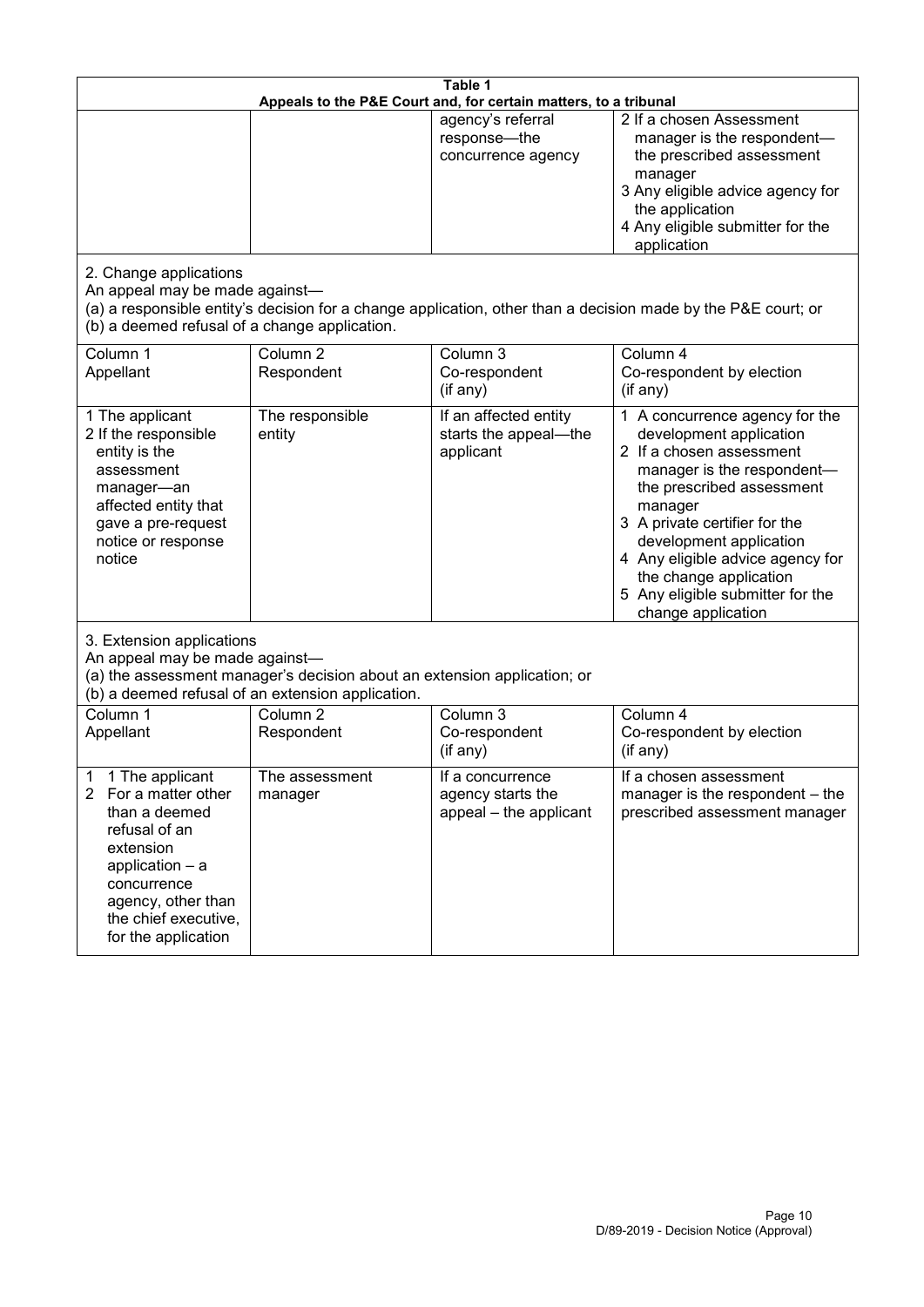#### **Table 1 Appeals to the P&E Court and, for certain matters, to a tribunal**

4. Infrastructure charges notices

- An appeal may be made against an infrastructure charges notice on 1 or more of the following grounds
- a) The notice involved an error relating to
	- (i) The application of the relevant adopted charge; or
- Examples of errors in applying an adopted charge
	- The incorrect application of gross floor area for a non-residential development
	- Applying an incorrect 'use category', under a regulation, to the development
	- (i) The working out of extra demands, for section 120; or
	- (ii) An offset or refund; or
- b) The was no decision about an offset or refund; or
- c) If the infrastructure charges notice states a refund will be given the timing for giving the refund; or
- d) The amount of the charge is so unreasonable that no reasonable relevant local government could have

## imposed the amount.

| Column 1               | Column 2               | Column 3      | Column 4                  |
|------------------------|------------------------|---------------|---------------------------|
| Appellant              | Respondent             | Co-respondent | Co-respondent by election |
|                        |                        | (if any)      | $($ if any $)$            |
| The person given the   | The local government   |               |                           |
| Infrastructure charges | that gave the          |               |                           |
| notice                 | infrastructure charges |               |                           |
|                        | notice                 |               |                           |

5. Conversion applications

An appeal may be made against—

(a) the refusal of a conversion application; or

(b) a deemed refusal of a conversion application.

| Column 1<br>Appellant | Column 2<br>Respondent                                                  | Column 3<br>Co-respondent<br>$($ if any $)$ | Column 4<br>Co-respondent by election<br>$($ if any $)$ |
|-----------------------|-------------------------------------------------------------------------|---------------------------------------------|---------------------------------------------------------|
| The applicant         | The local government<br>to which the conversion<br>application was made |                                             |                                                         |

6. Enforcement notices

An appeal may be made against the decision to give an enforcement notice.

| Column 1                                   | Column 2                     | Column 3      | Column 4                                                                                                                                                                   |
|--------------------------------------------|------------------------------|---------------|----------------------------------------------------------------------------------------------------------------------------------------------------------------------------|
| Appellant                                  | Respondent                   | Co-respondent | Co-respondent by election                                                                                                                                                  |
|                                            |                              | (if any)      | $($ if any $)$                                                                                                                                                             |
| The person given the<br>enforcement notice | The enforcement<br>authority |               | If the enforcement authority is<br>not the local government for<br>the premises in relation to which<br>the offence is alleged to have<br>happened-the local<br>government |

#### **Table 2 Appeals to the P&E Court only**

1. Appeals from tribunal

An appeal may be made against a decision of a tribunal, other than a decision under

section 252, on the ground of—

(a) an error or mistake in law on the part of the tribunal; or

(b) jurisdictional error.

| Column 1<br>Appellant                             | Column 2<br>Respondent                                    | Column 3<br>Co-respondent<br>$($ if any $)$ | Column 4<br>Co-respondent by election<br>$($ if any $)$ |
|---------------------------------------------------|-----------------------------------------------------------|---------------------------------------------|---------------------------------------------------------|
| A party to the<br>proceedings for the<br>decision | The other party to the<br>proceedings for the<br>decision | ٠                                           |                                                         |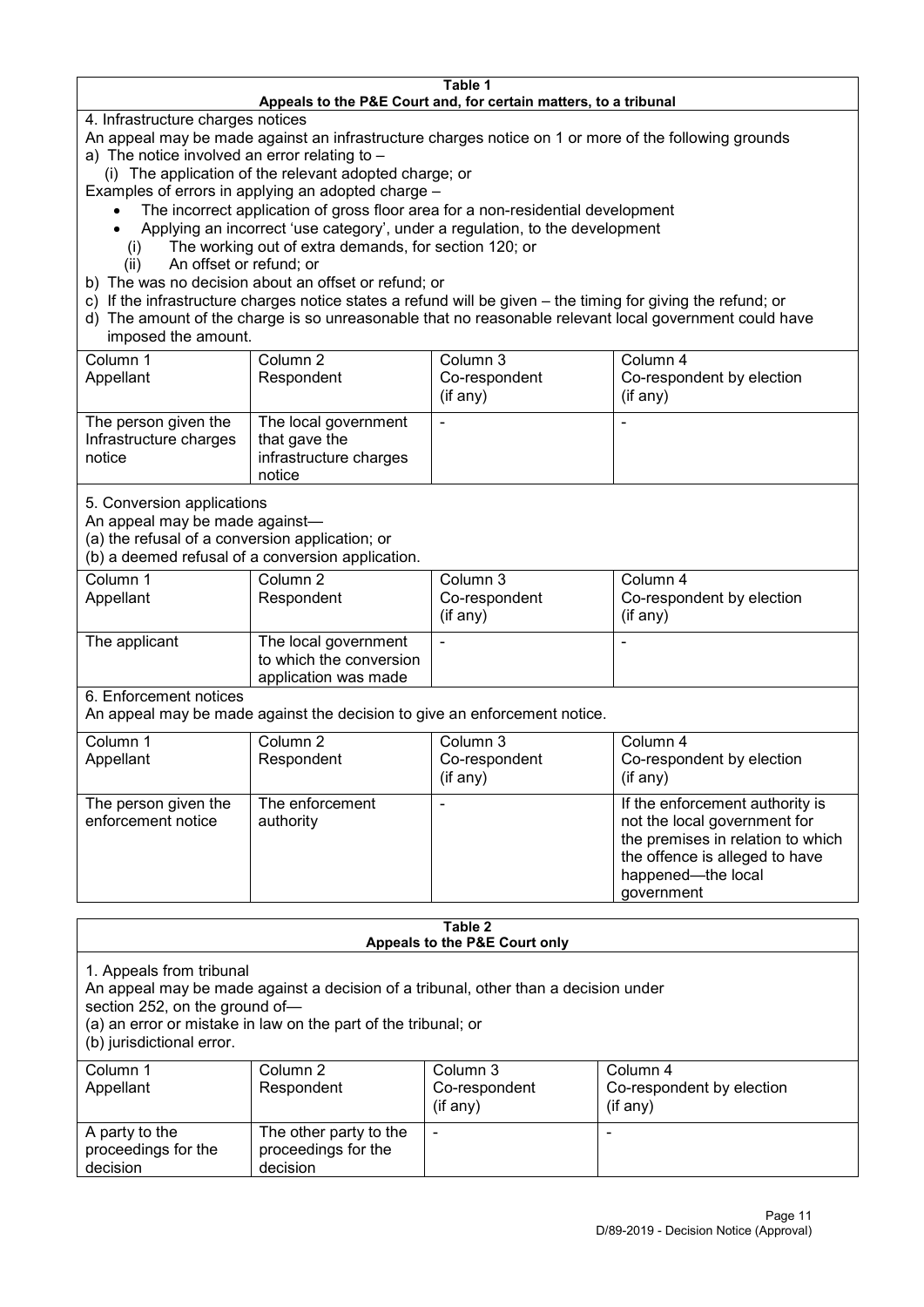#### **Table 2 Appeals to the P&E Court only**

2. Eligible submitter appeals

An appeal may be made against the decision to give a development approval, or an approval for a change application, to the extent that the decision relates to—

(a) any part of the development application for the development approval that required impact assessment; or (b) a variation request.

| Column 1<br>Appellant                                                                                                                                                                        | Column 2<br>Respondent                                                                                                     | Column 3<br>Co-respondent<br>(if any)                                                                                   | Column 4<br>Co-respondent by election<br>(if any)    |  |
|----------------------------------------------------------------------------------------------------------------------------------------------------------------------------------------------|----------------------------------------------------------------------------------------------------------------------------|-------------------------------------------------------------------------------------------------------------------------|------------------------------------------------------|--|
| 1 For a development<br>application-an<br>eligible submitter for<br>the development<br>application<br>2 For a change<br>application-an<br>eligible submitter for<br>the change<br>application | 1 For a development<br>application-the<br>assessment<br>manager<br>2 For a change<br>application-the<br>responsible entity | 1 The applicant<br>2 If the appeal is<br>about a concurrence<br>agency's referral<br>response-the<br>concurrence agency | Another eligible<br>submitter for the<br>application |  |
|                                                                                                                                                                                              |                                                                                                                            |                                                                                                                         |                                                      |  |

3. Eligible submitter and eligible advice agency appeals

An appeal may be made against a provision of a development approval, or failure to

include a provision in the development approval, to the extent the matter relates to—

(a) any part of the development application or the change application, for the development approval, that required impact assessment; or

(b) a variation request.

| Column 1<br>Appellant                                                                                                                                                                                                                                                                         | Column <sub>2</sub><br>Respondent                                                                                          | Column 3<br>Co-respondent                                                                                               | Column 4<br>Co-respondent by election             |
|-----------------------------------------------------------------------------------------------------------------------------------------------------------------------------------------------------------------------------------------------------------------------------------------------|----------------------------------------------------------------------------------------------------------------------------|-------------------------------------------------------------------------------------------------------------------------|---------------------------------------------------|
|                                                                                                                                                                                                                                                                                               |                                                                                                                            | (if any)                                                                                                                | (if any)                                          |
| 1 For a development<br>application-an<br>eligible submitter for<br>the development<br>application<br>2 For a change<br>application-an<br>eligible submitter for<br>the change<br>application<br>3 An eligible advice<br>agency for the<br>development<br>application or<br>change application | 1 For a development<br>application-the<br>assessment<br>manager<br>2 For a change<br>application-the<br>responsible entity | 1 The applicant<br>2 If the appeal is<br>about a concurrence<br>agency's referral<br>response—the<br>concurrence agency | Another eligible submitter for the<br>application |
| 4. Compensation claims<br>An appeal may be made against-<br>(a) a decision under section 32 about a compensation claim; or<br>(b) a decision under section 265 about a claim for compensation; or<br>(c) a deemed refusal of a claim under paragraph (a) or (b).                              |                                                                                                                            |                                                                                                                         |                                                   |
| Column 1<br>Appellant                                                                                                                                                                                                                                                                         | Column 2<br>Respondent                                                                                                     | Column 3<br>Co-respondent<br>(if any)                                                                                   | Column 4<br>Co-respondent by election<br>(if any) |
| A person dissatisfied<br>with the decision                                                                                                                                                                                                                                                    | The local<br>government to which<br>the claim was made                                                                     |                                                                                                                         |                                                   |
| 5. Registered premises                                                                                                                                                                                                                                                                        |                                                                                                                            |                                                                                                                         |                                                   |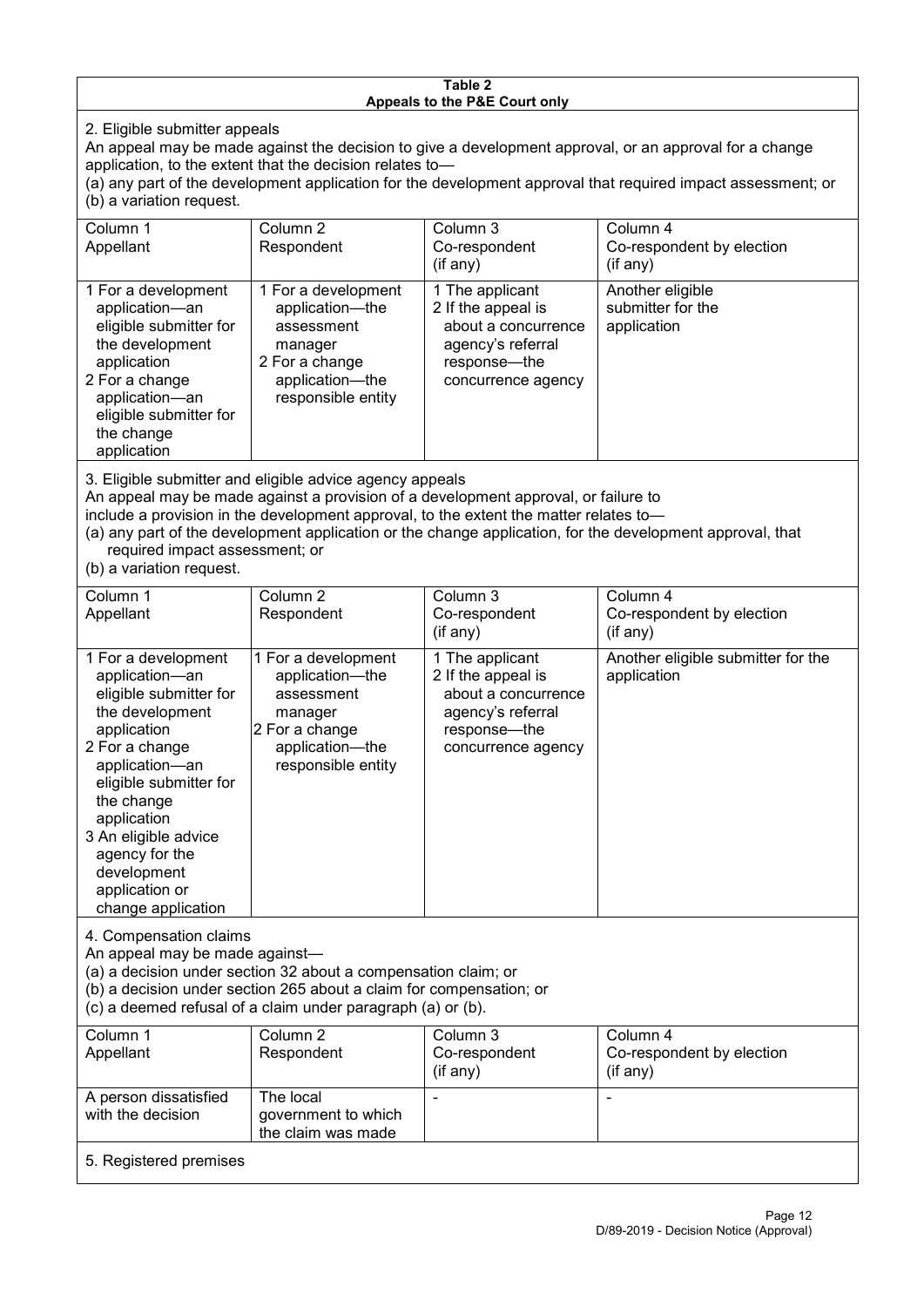| Table 2                                                                                                                                                                                                                                                                                              |                                   |                                                                                                                                                                                                |                                                                                                                                                                             |  |
|------------------------------------------------------------------------------------------------------------------------------------------------------------------------------------------------------------------------------------------------------------------------------------------------------|-----------------------------------|------------------------------------------------------------------------------------------------------------------------------------------------------------------------------------------------|-----------------------------------------------------------------------------------------------------------------------------------------------------------------------------|--|
| Appeals to the P&E Court only<br>An appeal may be made against a decision of the Minister under chapter 7, part 4.                                                                                                                                                                                   |                                   |                                                                                                                                                                                                |                                                                                                                                                                             |  |
| Column 1<br>Appellant                                                                                                                                                                                                                                                                                | Column <sub>2</sub><br>Respondent | Column 3<br>Co-respondent<br>(if any)                                                                                                                                                          | Column 4<br>Co-respondent by election<br>(if any)                                                                                                                           |  |
| 1 A person given a<br>decision notice about<br>the decision<br>2 If the decision is to<br>register premises or<br>renew the<br>registration of<br>premises-an owner<br>or occupier of<br>premises in the<br>affected area for the<br>registered premises<br>who is dissatisfied<br>with the decision | The Minister                      |                                                                                                                                                                                                | If an owner or occupier starts the<br>appeal - the owner of the<br>registered premises                                                                                      |  |
| 6. Local laws<br>under a local law about-<br>development; or<br>(b) the erection of a building or other structure.                                                                                                                                                                                   |                                   | An appeal may be made against a decision of a local government, or conditions applied,<br>(a) the use of premises, other than a use that is the natural and ordinary consequence of prohibited |                                                                                                                                                                             |  |
| Column 1<br>Appellant                                                                                                                                                                                                                                                                                | Column <sub>2</sub><br>Respondent | Column 3<br>Co-respondent<br>(if any)                                                                                                                                                          | Column 4<br>Co-respondent by election<br>(if any)                                                                                                                           |  |
| A person who-<br>(a) applied for the<br>decision; and<br>(b) is dissatisfied with<br>the decision or<br>conditions.                                                                                                                                                                                  | The local government              |                                                                                                                                                                                                | ٠                                                                                                                                                                           |  |
|                                                                                                                                                                                                                                                                                                      |                                   | Table 3<br>Appeals to the tribunal only                                                                                                                                                        |                                                                                                                                                                             |  |
| 1. Building advisory agency appeals<br>An appeal may be made against giving a development approval for building work to the extent the building<br>work required code assessment against the building assessment provisions.                                                                         |                                   |                                                                                                                                                                                                |                                                                                                                                                                             |  |
| Column 1<br>Appellant                                                                                                                                                                                                                                                                                | Column <sub>2</sub><br>Respondent | Column 3<br>Co-respondent<br>(if any)                                                                                                                                                          | Column 4<br>Co-respondent by election<br>(if any)                                                                                                                           |  |
| A building advisory<br>agency for the<br>development application<br>related to the approval                                                                                                                                                                                                          | The assessment<br>manager         | The applicant                                                                                                                                                                                  | 1 A concurrence agency for the<br>development application<br>related to the approval<br>2 A private certifier for the<br>development application<br>related to the approval |  |
| 3. Certain decisions under the Building Act and the Plumbing and Drainage Act<br>An appeal may be made against a decision under-<br>(a) the Building Act, other than a decision made by the Queensland Building and Construction Commission; or<br>(b) the Plumbing and Drainage Act, part 4 or 5.   |                                   |                                                                                                                                                                                                |                                                                                                                                                                             |  |
| Column 1<br>Appellant                                                                                                                                                                                                                                                                                | Column <sub>2</sub><br>Respondent | Column 3<br>Co-respondent<br>(if any)                                                                                                                                                          | Column 4<br>Co-respondent by election<br>(if any)                                                                                                                           |  |